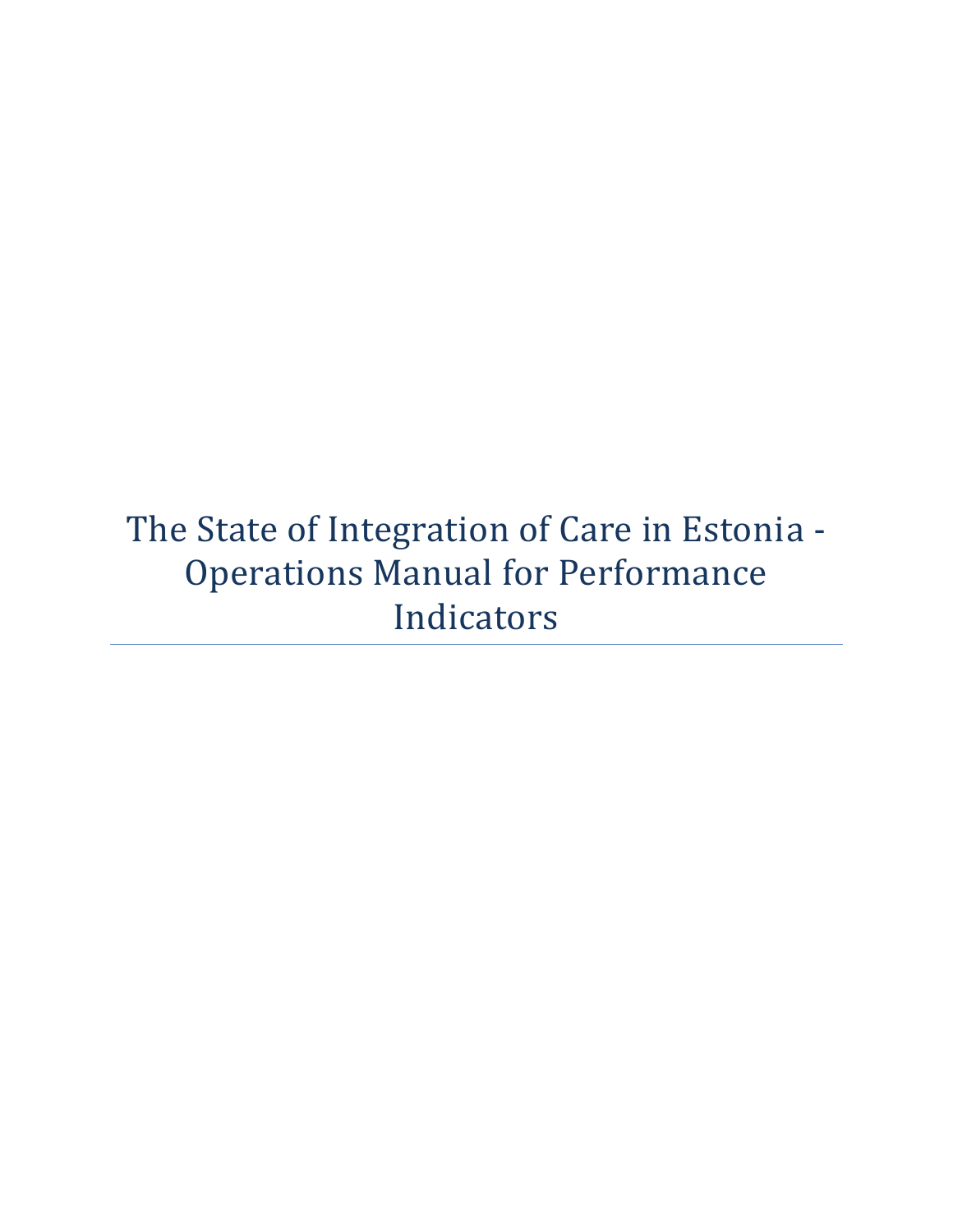# **Table of Contents**

| 1. |  |  |
|----|--|--|
| 2. |  |  |
| 3. |  |  |
| 4. |  |  |
| 5. |  |  |
| 6. |  |  |
| 7. |  |  |
| 8. |  |  |
|    |  |  |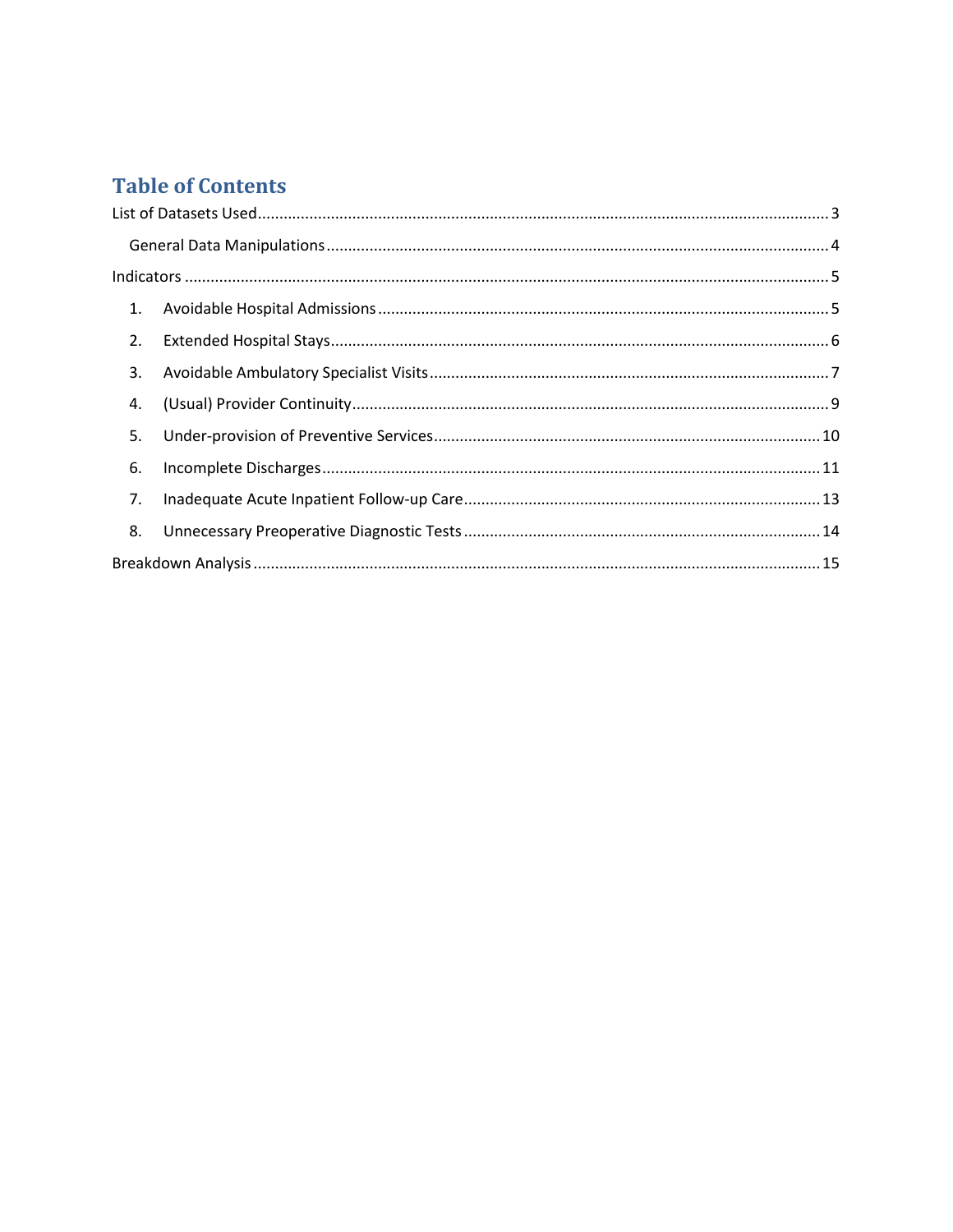# <span id="page-2-0"></span>**List of Datasets Used**

- **Inpatient care** billing data, including acute care, nursing care, rehabilitation care, and day care. These datasets include patient information, hospital facility information, doctor information, case information, diagnosis codes and surgical procedures codes.
- **Outpatient care** billing data, including ambulatory specialist care, nursing care, and rehabilitation care. These data sets include patient information, facility information, doctor information and specialty, and diagnosis codes.
- **Primary care** billing data, including patient information, facility information, doctor information, and diagnosis codes.
- **Pharmaceutical prescription** data (for both filled and unfilled prescriptions).
- **Medical procedure** (e.g. diagnostic tests) billing data for inpatient, nursery (both inpatient and outpatient), day care, rehabilitation (both inpatient and outpatient), ambulatory specialist care, and primary health care (separate datasets).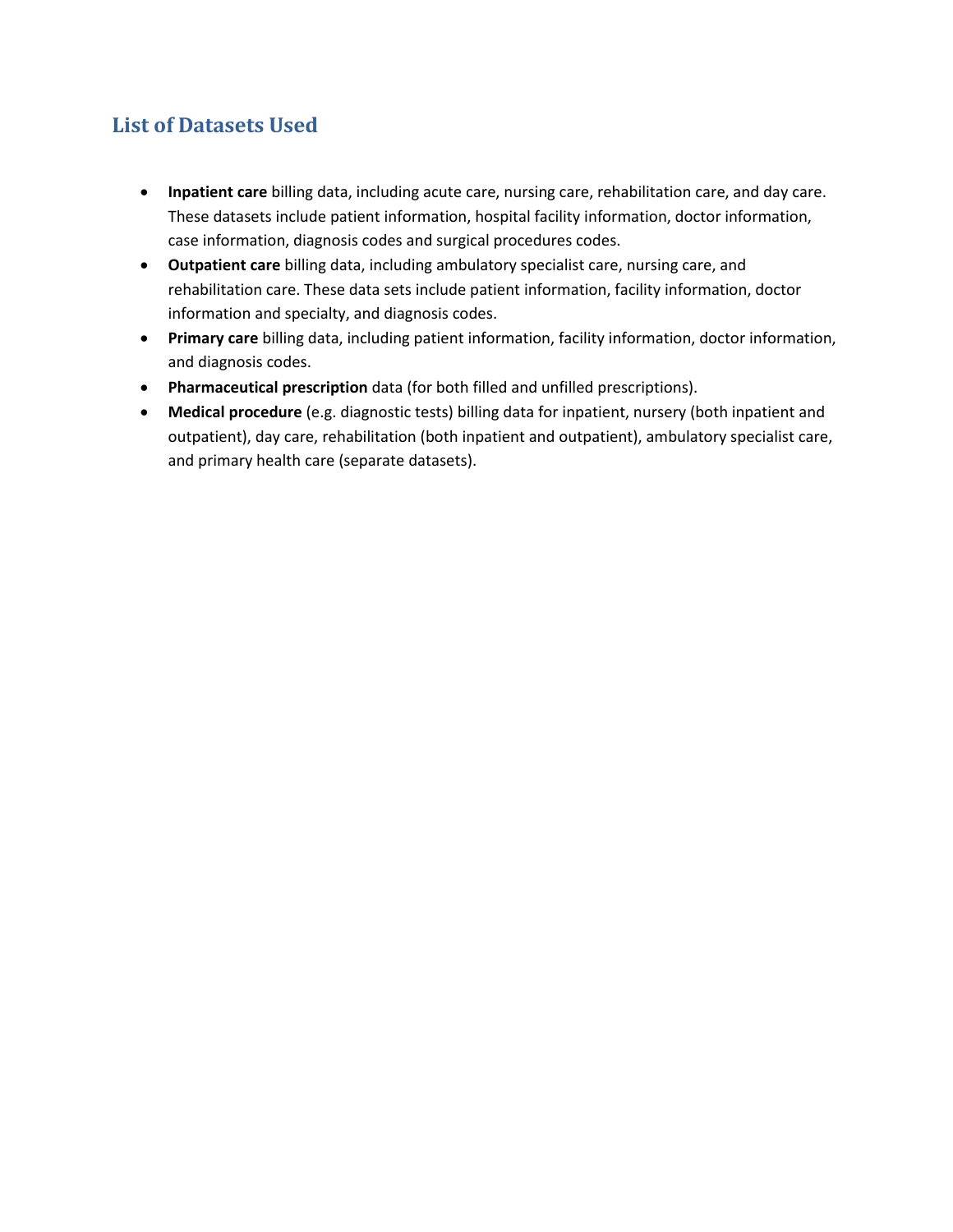# <span id="page-3-0"></span>**General Data Manipulations**

- Data variables were converted from string type (both numbers and letters) to numeric type and vice versa.
- Details:
	- o Diagnosis code **subdgn**: Gives the subgroup of ICD 10 diagnosis codes; retrieved using the first three characters of the string variable (e.g.: E10 for all types of Insulindependent diabetes mellitus)
	- o **unique\_case**: Counts the number of actual hospital episodes (i.e.: one hospital episode might be composed of several claims from different departments or hospitals).
	- o **history**, or patient episode**:** a single claim observation represents the billing details for one individual patient stay. This variable helps keeping track of transfers to various departments or other hospitals within a single stay.
	- o **stay\_history**: total length of stay. If there is more than one full day between a discharge and readmission of the same patient, the new admission is considered as the start of a new history.
	- o **length** (of stay): collapses the information to single information per patient and history, by keeping the length of stay recovered from the **stay\_history** variable.
	- o Dummy variables:
		- A dummy variable **death** is generated if date of death is before date of discharge.
		- A dummy variable **acute** is generated if a hospital episode includes an acute inpatient care stay.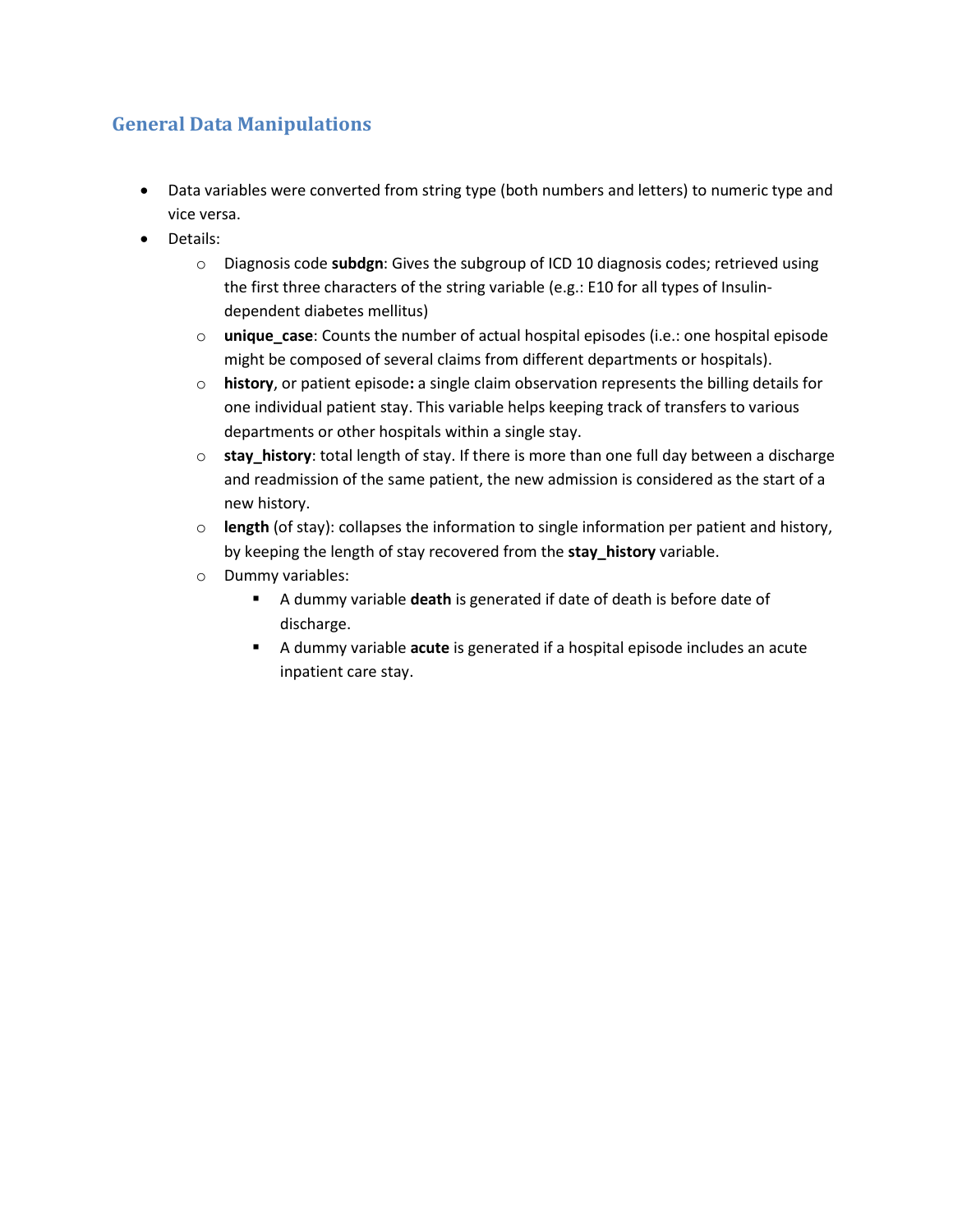# <span id="page-4-1"></span><span id="page-4-0"></span>**Indicators**

# **1. Avoidable Hospital Admissions**

**Approach:** OECD Avoidable Hospital Admissions protocols.

**Principles:** Hospital admissions for certain diseases, as defined by the International Classification of Diseases (ICD 10) are not justified unless a certain procedure is required, as defined by the Nordic Medico-Statistical Committee Classification (NOMESCO).

# **Data:**

- Avoidable hospital admissions as a share of all admissions for a certain disease group (e.g., avoidable asthma admissions as a share of respiratory disease admissions)
- Age- and sex-standardized population rates

# **Tracer conditions:**

- Asthma & Chronic Obstructive Pulmonary Disease
- Diabetes
- Congestive Heart Failure & Hypertension

# **Data sources and dataset construction**

For the given reference year, the following datasets were used as 'source': **inpatient\_nursing\_care***year***.dta**, **inpatient\_rehabilitationyear.dta**, **day\_care***year***.dta**, and **inpatient careyear.dta**. In order to account for all relevant admissions that occurred in the given reference year, the same datasets from year-1 and year+1 also needed to be considered, since they might contain some hospital stays for which the admission date actually occurred in the reference year.

# **Data preparation**

**"**Date variables" for inpatient care (containing information on admission date, discharge date, date of birth, date of death, and patient age) were created in the Stata date format in order to allow for easier comparisons and manipulations. Irrelevant observations (such as observations that have an admission date that does not fall within the reference year) and incomplete observations (such as observations that miss relevant information such as patient insurance ID, patient gender, or patient age) were excluded.

# **Calculation of the indicators**

Dummy variables for each tracer condition were generated, based on the principal diagnosis code dgn1, keeping only the relevant cases for each tracer. E.g. for asthma, an observation was considered relevant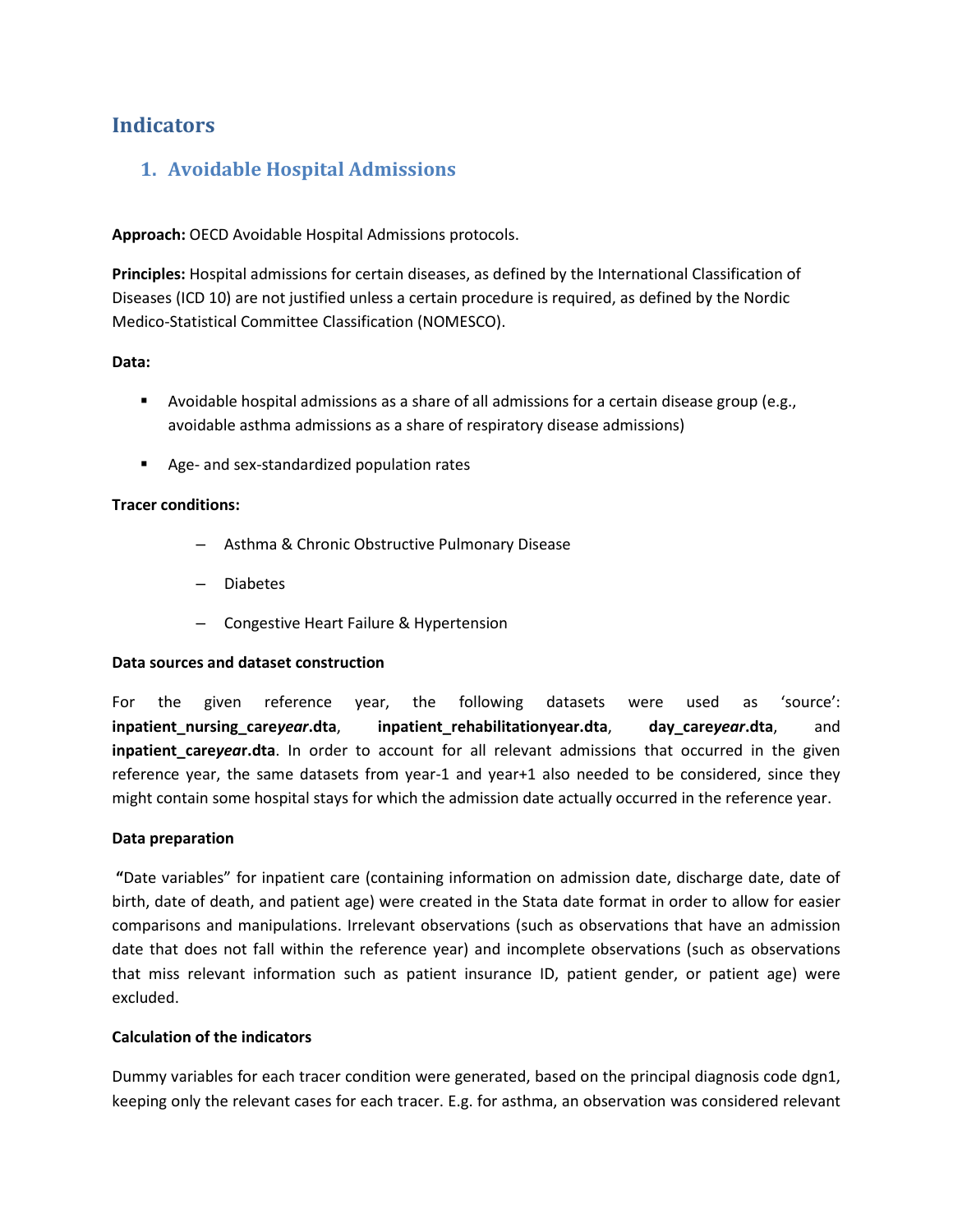(asthma = 1) if the primary diagnosis code was listed in the OECD protocol on avoidable hospital admissions.

If a relevant reason for exclusion existed (such as the presence of an additional diagnosis code justifying the hospital admission, or the presence of a procedure code indicating a higher degree of complexity of the patient case), the observation was not counted as "avoidable" under this indicator (the dummy variable was set to 0).

The auxiliary variables **history**, **unique\_case**, **death**, **length**, and **acute** (see the detailed explanation under [General Data Manipulations\)](#page-3-0) were constructed.

The OECD Health Care Quality Indicators (HCQI) - 2012-2013 Data Collection Guidelines were followed in the construction of the indicator.

# <span id="page-5-0"></span>**2. Extended Hospital Stays**

# **Approach:** UK NHS outcomes framework

# **Principles:**

- Proportion of patients discharged back to usual place of residence within a certain time period after admission to hospital.
- Laparoscopic cholecystectomy discharges per 1,000 cholecystectomy discharges

# **Tracer conditions:**

- Cholecystectomy
- Stroke
- Hip Fracture

# **Data sources and dataset construction**

For the given reference year, the datasets used as 'source' are **inpatient\_nursing\_care***year***.dta**, **inpatient\_rehabilitationyear.dta**, **day\_care***year***.dta**, and **inpatient\_care***yea***r.dta**. In order to account for all relevant admissions that occurred in the given reference year, the same datasets from year-1 and year+1 are also considered, since they might contain some hospital stays for which the admission date actually occurred in the reference year.

# **Data preparation**

**"**Date variables" for inpatient care (that contain the information on admission date, discharge date, date of birth, date of death, and patient age) were created in the Stata date format (in order to easily allow for comparisons and manipulations). Irrelevant observations (observations that have an admission date that does not fall within the reference year) and incomplete observations (observations that miss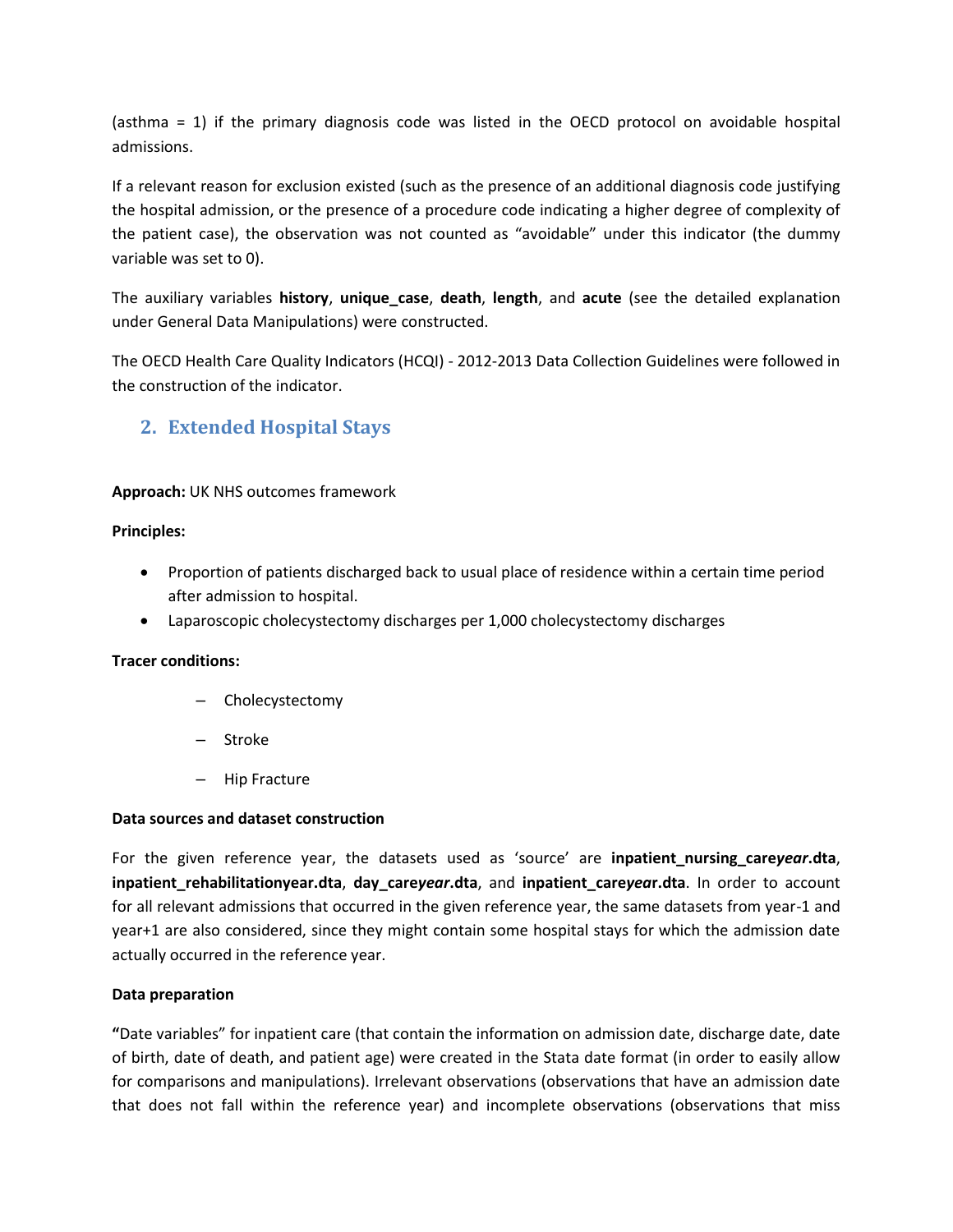relevant information patient insurance ID, patient gender, or patient age) are excluded from the dataset.

# **Calculation of the indicators**

# *Identification of Tracer Conditions*

Dummy variables stating whether the observation belongs to the given tracer were generated for each tracer condition (based on the principal diagnosis code dgn1). For example, for hip fracture, an observation is deemed relevant (hip  $frac = 1$ ) if the primary diagnosis code belongs to the list of codes stated in the OECD protocol on incomplete hospital discharges.

# *Computation of Indicators*

For each tracer condition computation, the auxiliary variables **history**, **unique\_case**, **death**, and **length** (see the detailed explanation above under [General Data Manipulations\)](#page-3-0) are constructed. The patient history was computed by generating linked episodes within the same hospital stay that did not differ in more than one day between discharge and admission (unless the patient went home, which started a new episode). By identifying all episodes (e.g. an inpatient stay followed by a nursing stay within the same hospital stay), a history with a length of stay was identified and summarized for each tracer condition and any other covariates considered.

# <span id="page-6-0"></span>**3. Avoidable Ambulatory Specialist Visits**

# **Approach:**

 Internationally, there is no universally accepted protocol or indicator to determine the validity or need for a specialist visit. Still, there is a general consensus that a large number of specialist visits are avoidable. In consultation with international experts, a protocol was developed.

**Principles:** Patients with certain diseases (ICD 10) do not require visits with certain medical specialists.

# **Tracer conditions:**

- Diabetes
- Hypertension

# **Data sources and dataset construction**

For a given reference year, the datasets used as 'source' were outpatient visits and outpatients procedures, namely **outpatient***year***.dta** and **outpatient\_procedures***year***.dta**. In order to account for all relevant specialist visits that occurred in the given reference year, the same datasets from year-1 and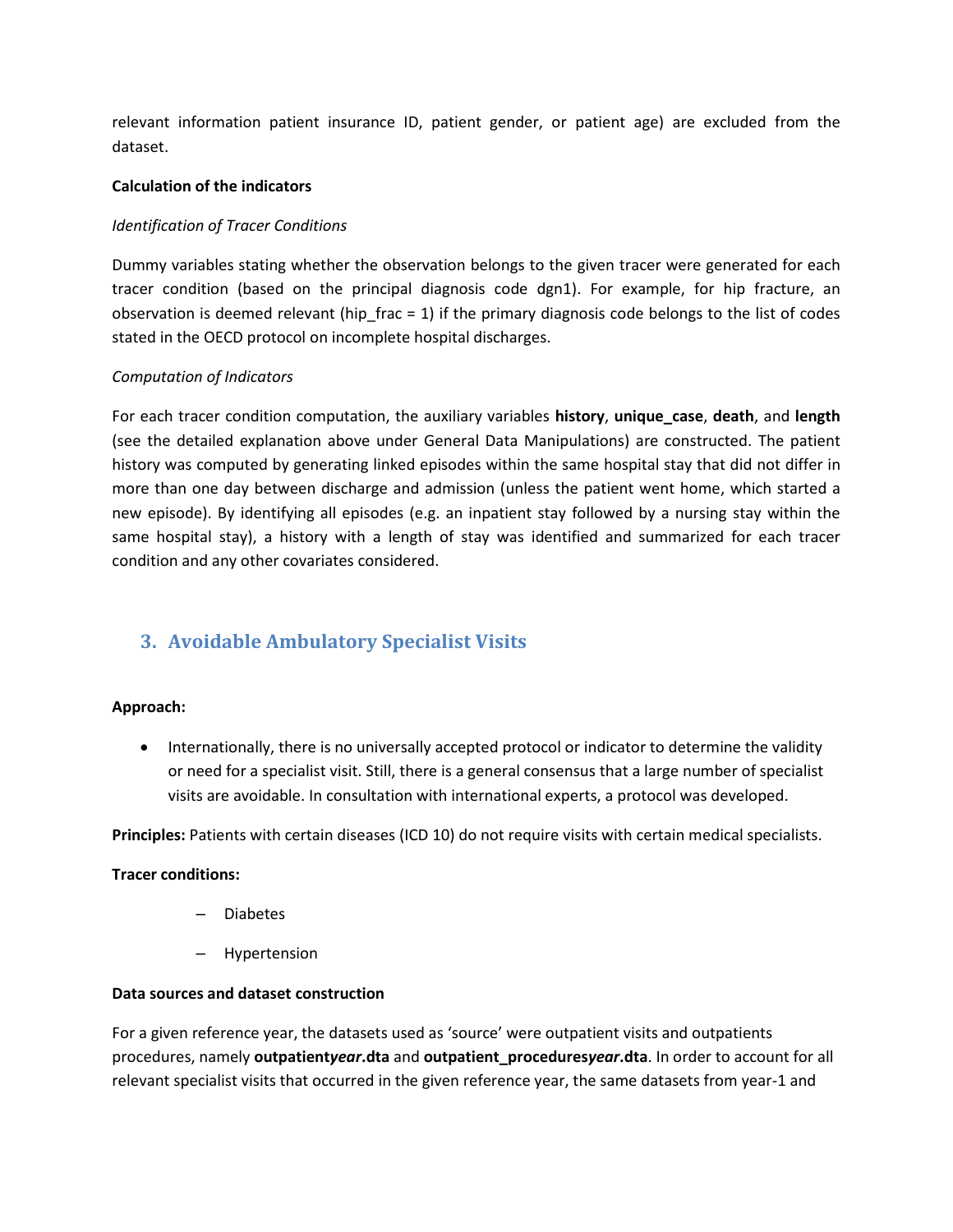year+1 also need to be considered, since they might contain some specialist visits which actually occurred in the reference year.

### **Data preparation**

The code identifies relevant visit types (first-time visits, follow-up visits, and home visits) from the **outpatient\_procedures***year***.dta** datasets only and excludes the rest. Finally the data is merged with outpatient visits through the billing number to create **outpatient***year***\_edited.dta**. Some variables were renamed and reshaped. "Date variables" for outpatient care (that contain the information on treatment dates, date of birth, date of death, and patient age) were created in the Stata date format (in order to easily allow for comparisons and manipulations). Irrelevant observations (i.e. observations that have a visit date not within the reference year) and incomplete observations (i.e. observations that miss relevant information such as patient insurance ID, patient gender, or patient age were dropped from the dataset.

# **Calculation of the indicators**

Estonian, NHS (UK), and American guidelines for diabetes and hypertension were reviewed to determine criteria for **specialist referrals**. These guidelines are summarized below:

| Hypertension        |                                             |  |
|---------------------|---------------------------------------------|--|
| <b>Guideline</b>    | Criteria for specialist referral            |  |
| Estonia             | Age <30, blood pressure not at goal despite |  |
|                     | use of optimal doses of 3 medications       |  |
| NHS (UK)            | Age <40, signs of secondary cause, blood    |  |
|                     | pressure not at goal despite use of optimal |  |
|                     | doses of 4 medications                      |  |
| USA (JNC 7 & JNC 8) | Blood pressure not at goal despite use of   |  |
|                     | optimal doses of 3 medications              |  |

| <b>Diabetes</b>  |                                                |  |
|------------------|------------------------------------------------|--|
| <b>Guideline</b> | Criteria for specialist referral               |  |
| Estonia          | Requirement of insulin injections, annual      |  |
|                  | ophthalmologist visit                          |  |
| NHS (UK)         | Type 1 diabetic, (type 2 stabilized on insulin |  |
|                  | should be referred back to primary care),      |  |
| USA (ADA)        | Type 1 diabetes in a child, annual             |  |
|                  | ophthalmologist visit                          |  |

All ICD 10 codes for hypertension and diabetes were reviewed and categorized as meeting criteria for care at the primary care level vs. specialist level. Primary care level HTN diagnoses included essential HTN codes that did not specify renal failure or congestive heart failure. Specialist level codes included diagnoses associated with complications of HTN. Insulin dependent diabetes without complications was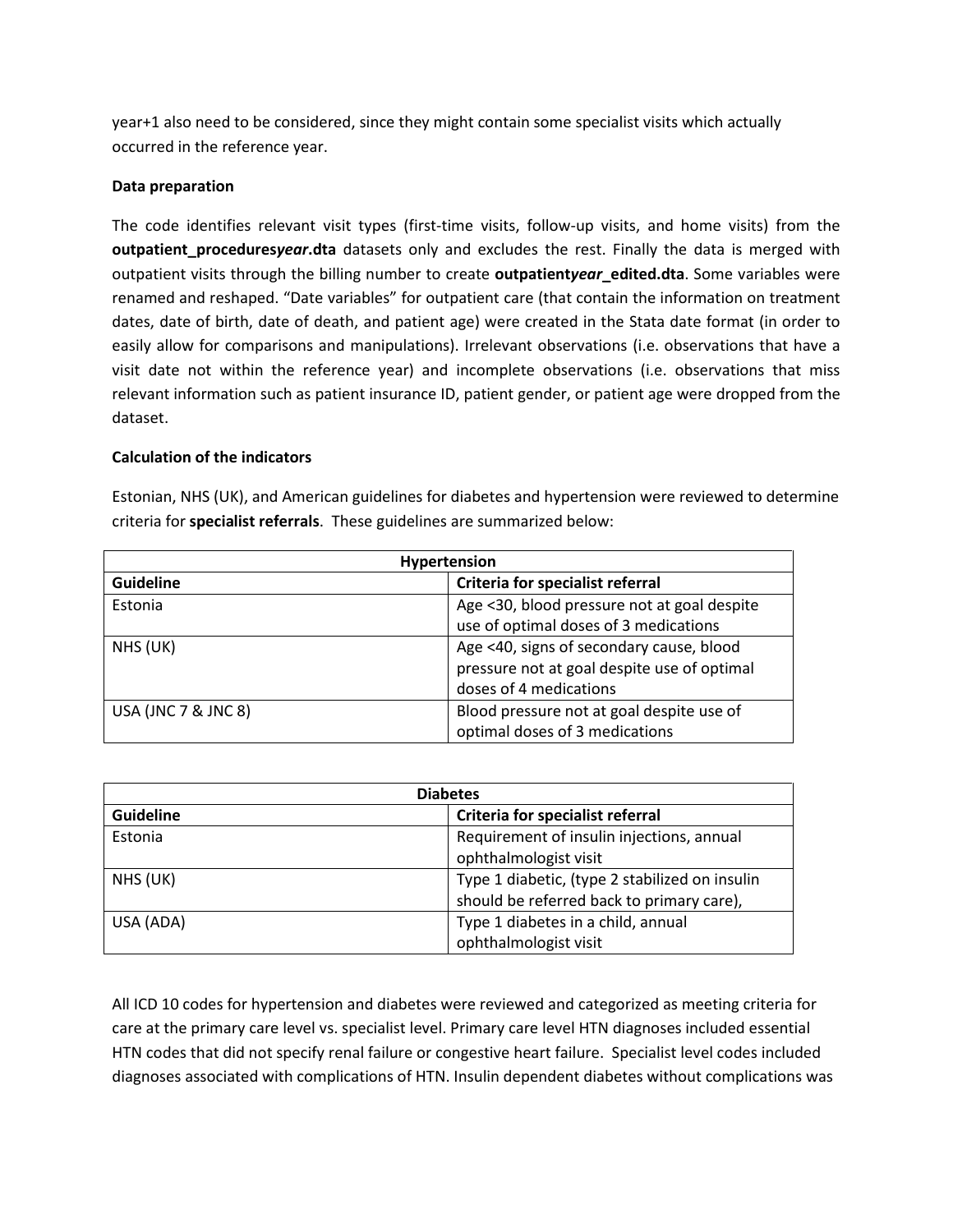included in the specialist level of codes so as not to include type 1 diabetics in the primary care category. Any diabetes code associated with renal or other complications was included in the specialist category.

The complete list of medical specialties in Estonia was reviewed. Each specialty was categorized as: necessary for an uncomplicated patient (e.g. ophthalmology and pediatrics for diabetics), unnecessary for an uncomplicated patient (A1), or outside of the scope of the disease (A2, e.g. neurosurgery for a diabetic). A similar process was repeated for complicated patients, categorizing specialists as necessary (given the theoretical spectrum of disease) or outside of the scope of disease (A2).

Since all insulin dependent diabetics were categorized as "complicated" (warranting specialist visits by the national guideline), and this should account for pediatric patients, no further age exclusion was added to the determination of unnecessary visits for diabetes.

Hypertensive patients below the age of 30 were removed from the unnecessary specialist visit category to adhere to the Estonian guideline on this issue. In a future round of analysis, e-prescription data can be used to further remove patients who are taking three or more anti-hypertensive medications, since they may need specialist management for otherwise uncomplicated blood pressure control.

To determine the rate of unnecessary visits for these conditions, the total number of unnecessary specialist visits as defined above was divided by the total number of specialist visits (for both complicated and uncomplicated diagnosis codes). A2 specialist visits were excluded from the denominator.

[A1 (uncomplicated dx codes)] / [A1 (uncomplicated) + Necessary (uncomplicated) + Necessary (complicated)]

A specialist visit is deemed to be avoidable based on the primary diagnosis code made and taking into account national Estonian guidelines. Uncomplicated cases of the tracer condition leading to specialist visits are considered to be avoidable, unless otherwise specified by Estonian guidelines. Two visit categories per tracer condition were created (tracer in an uncomplicated form and in a complicated form) by using diagnosis codes, with reshaping required to translate specialist names from Estonian to English. Finally, by disentangling these two types of categories, the indicator was computed by dividing for each tracer condition the number of uncomplicated cases by the total number of cases. The indicators were computed at the aggregate countrywide level but also across different hospital types.

# <span id="page-8-0"></span>**4. (Usual) Provider Continuity**

**Approach:** Canadian Institute for Health Information

**Principles:** The frequency and sequence of visits with primary care providers versus ambulatory specialists.

# **Tracer populations:**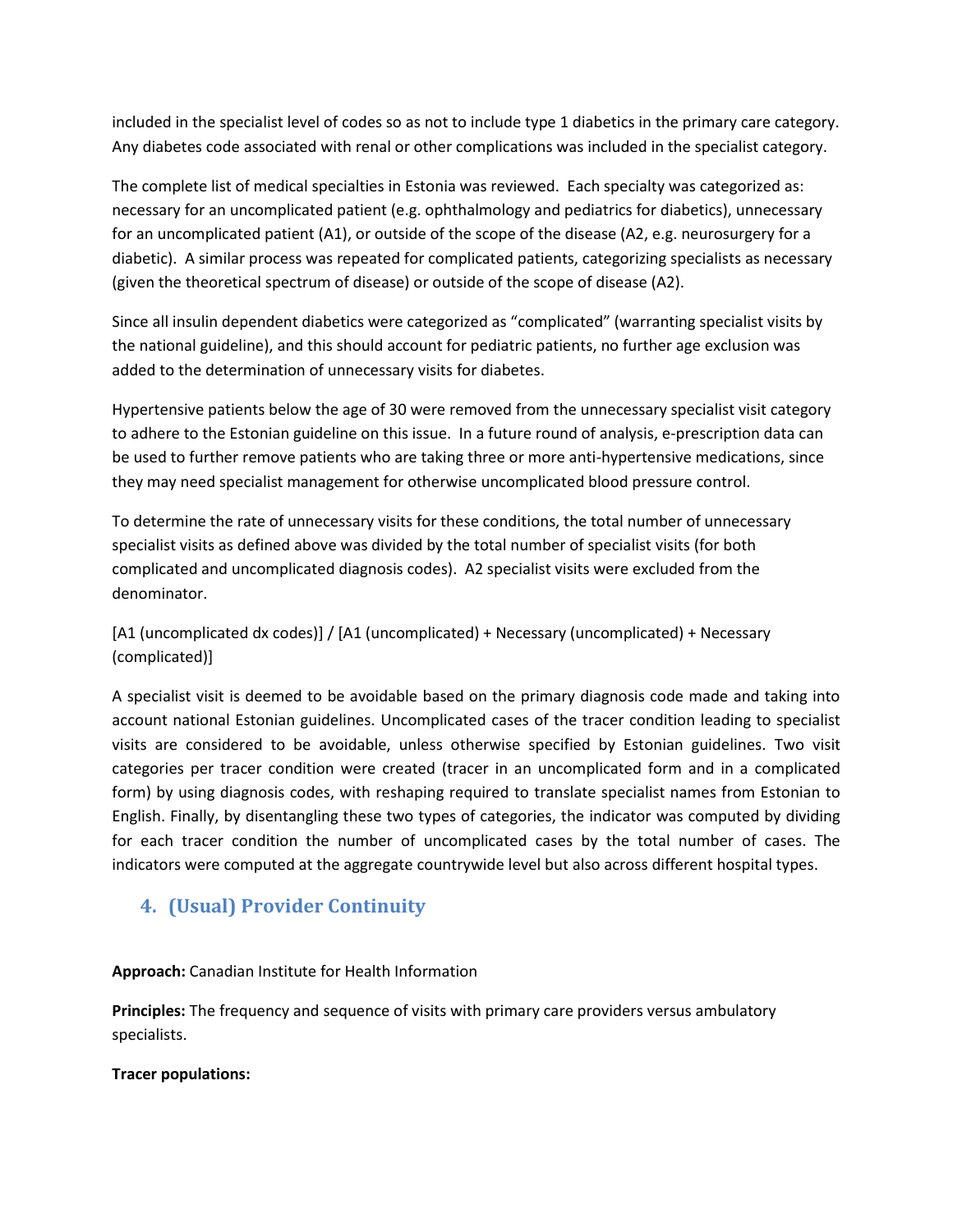- General population seeking care aged >= 18
- Diabetes aged >= 18
- Hypertension aged >= 18
- CVD aged  $>= 18$

### **Data preparation**

### *Continuity of Care*

For a given reference year, the datasets used were: **primaryhealthcareyear.dta**, **primaryhealthcare\_proceduresyear.dta**, **outpatienyear.dta** and **outpatient\_proceduresyear.dta**. Information on primary health procedures and primary health care visits was merged for all years, as was information on outpatient procedures and outpatient visits. All data was finally appended and harmonized.

The list of diabetes, hypertension, and CVD patients was constructed based on diagnosis codes from inand outpatient care. Any patient that did not die before the end of the reference year and was recorded in at least one inpatient or outpatient care visit with a relevant diabetes, hypertension, or CVD code during the reference year or the preceding year (in order to take account of patients not seeking care regularly) was included in the list of patients.

### **Calculation of the indicators**

The visit types considered in the construction of the indicator were: Family Doctor, Ambulatory Specialist, Nurse, Home visits (excluding dentist visits).

The following measures were created and computed for the different patient groups cited above:

- i. Average number of outpatients visits per year
- ii. Percentage of outpatient visits that occur with ambulatory specialists.
- iii. Average number of consecutive specialist visits by patient before seeing a GP again
- iv. Average number of consecutive GP visits by patient before seeing a specialist again

# <span id="page-9-0"></span>**5. Under-provision of Preventive Services**

### **Approach:** National Australian Performance Framework

**Principles:** Compliance with national clinical guidelines

**Tracer conditions:**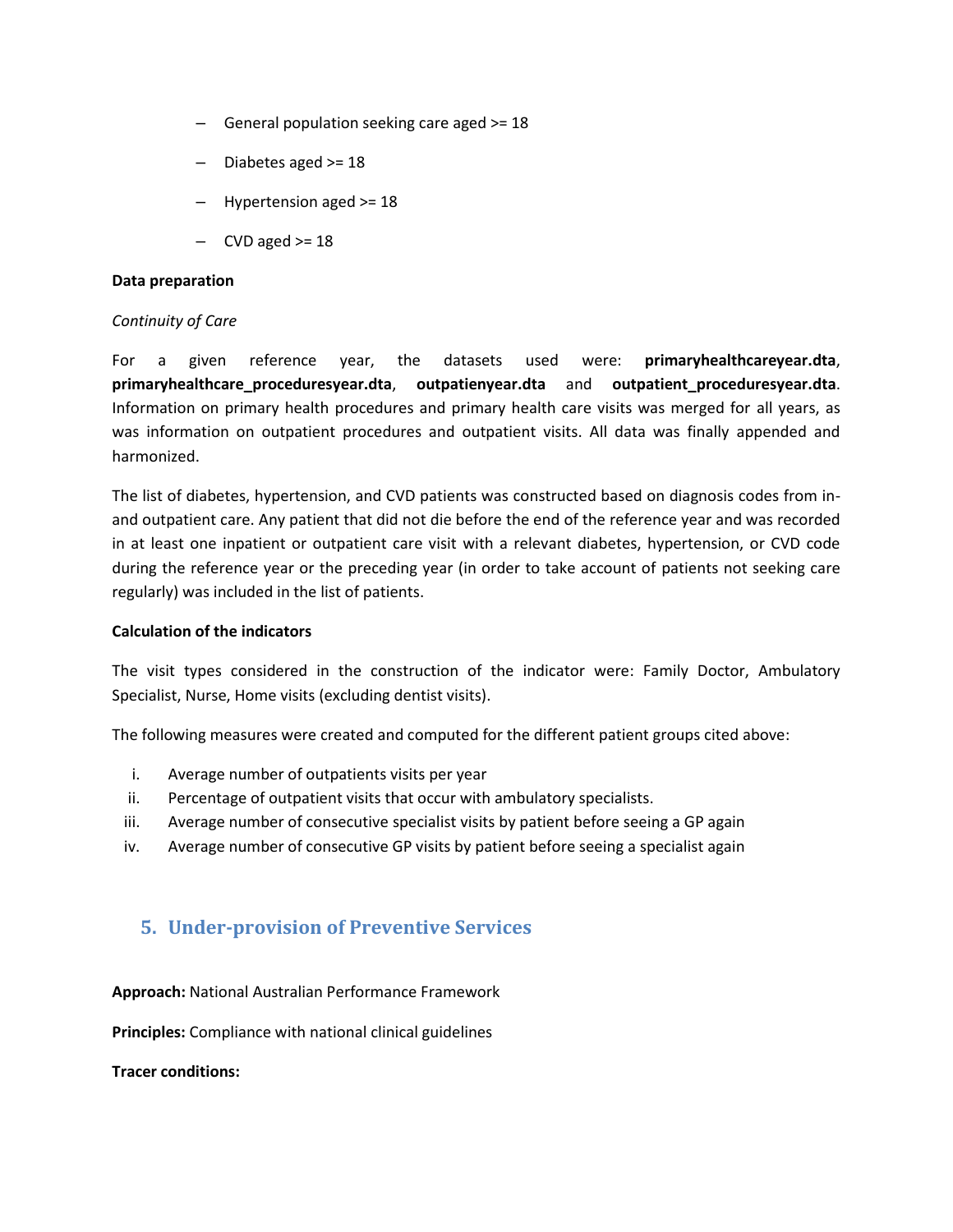- Diabetes
- Hypertension

**Construction of the indicator**: % of patients receiving diagnostic tests and counseling for secondary disease screening and prevention.

# **Data sources and dataset construction**

The list of diabetes and hypertension patients that should receive preventive services was constructed based on diagnosis codes from in- and outpatient care. Any patient that did not die before the end of the reference year and was recorded in at least one inpatient or outpatient care visit with a relevant diabetes or hypertension code during the reference year or the preceding year (in order to take account of patients not seeking care regularly) was included in the list of patients. This list of patients was saved in the dataset **comorbidities\_selfmgmtXXXXandXXXX.dta.** 

Next, information on all relevant preventive tests carried out by family physician doctors and ambulatory specialists was obtained from datasets **primaryhealthcare\_proceduresyear.dta** and **outpatient\_proceduresyear.dta** for a given reference year.

# **Data preparation**

All irrelevant test procedures were excluded from datasets of outpatient and primary care procedures and "date variables" were added. Only test procedures from specialist types to which a visit of either a hypertension or a diabetes patient could be justified were considered. The datasets with outpatient visits and outpatient procedures as well as with family physician visits and family physician procedures were merged.

# **Calculation of the indicators**

For any patient that did not die before the end of the reference year and that was recorded at least once with a relevant diabetes or hypertension diagnosis code during the reference year or the preceding year, the number of each of the relevant preventive tests received was calculated taking into account i) only the tests received from family physician doctors, and ii) the tests received from both family physician doctors as well as ambulatory specialists. Finally, for both hypertension and diabetes patients, the percentages of i) patients receiving none of the tests recommended in Estonian guidelines and ii) patients receiving all the tests recommended in national guidelines were calculated.

# <span id="page-10-0"></span>**6. Incomplete Discharges**

# **Approach:**

- OECD Protocol to quantify incomplete discharges.
- Guideline Management of Cardiovascular Risk (New Zealand).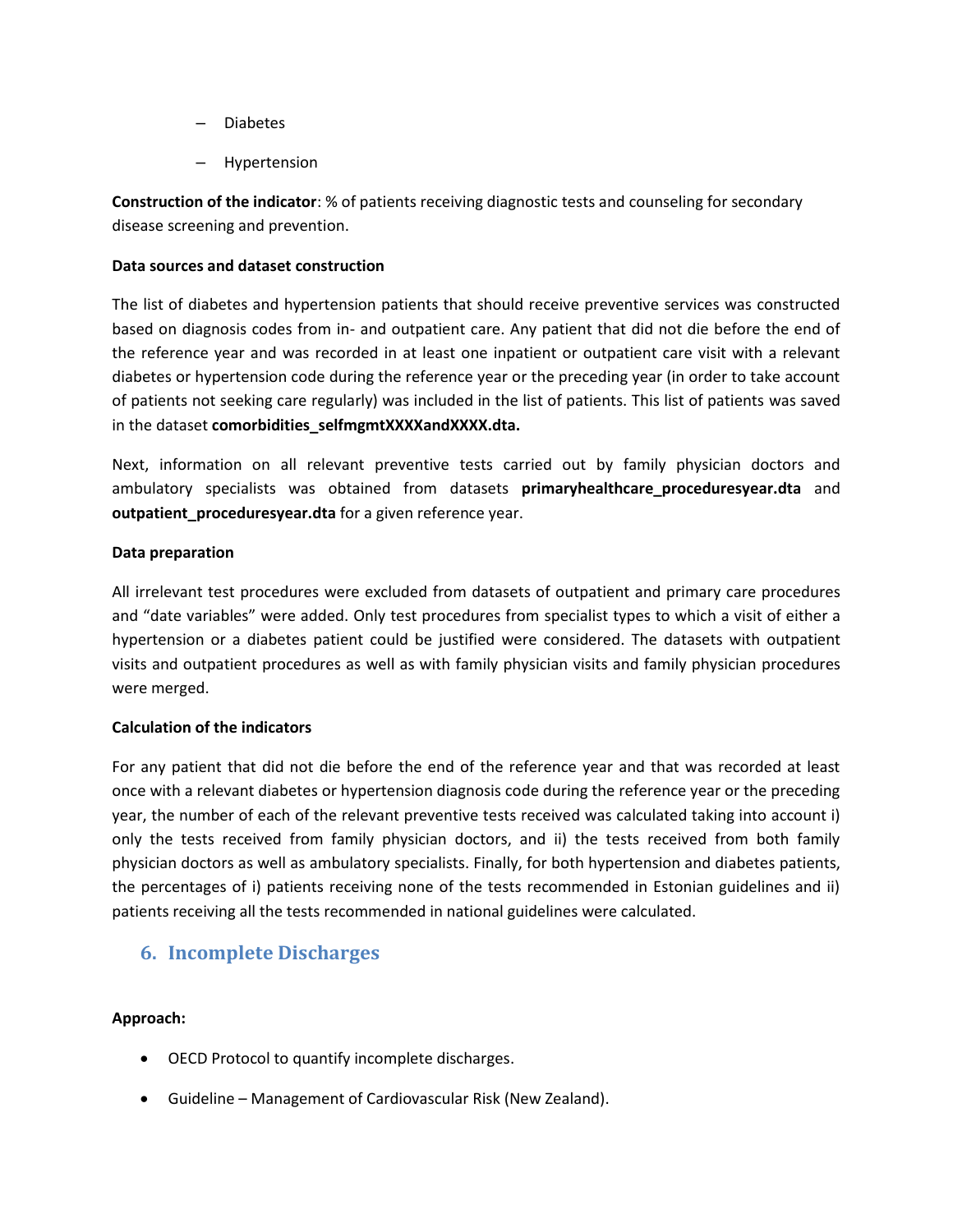**Principles:** Compliance with international treatment guidelines.

### **Tracer conditions:**

- Acute Myocardial Infarction
- Heart Failure
- Unstable Angina

### **Prescriptions considered:**

- Beta blockers
- ACE inhibitors
- **Statins**

### **Data sources and dataset construction**

Two datasets were used as 'source' for the given reference year:

- Information on inpatient care visits collected through **inpatient\_care***year***.dta**, **inpatient\_rehabilitation***year***.dta**, **day\_care***year***.dta**, and **inpatient\_ nursing\_care***yea***r.**dta.
- Information on prescriptions of medication, including both filled and unfilled prescriptions.

### **Data preparation**

**"**Date variables" for inpatient care (information on admission date, discharge date, date of birth, date of death, and patient age) were created in the Stata date format (in order to easily allow for comparisons and manipulations). Irrelevant observations (observations that do not have an admission date from the reference year) and incomplete observations (observations that lack relevant information such as the patient insurance ID, patient gender, or patient age) were dropped from the dataset. "Date variables" for filled prescriptions (containing information on the prescription date and purchase date) and unfilled prescriptions were created as well.

### **Calculation of the indicators**

For each tracer, the list of relevant cases to be considered was established as follows. Only cases of patients that had an acute inpatient stay and a relevant primary diagnosis code (not a secondary etc.) were considered. Furthermore, patients that died within 90 days of the final discharge were excluded from the analysis.

For each of the patient cases that complied with the above conditions, any prescription made during the entire inpatient care episode (not only during the last stay before the final discharge) is considered as a valid prescription. In a second step, all prescriptions that were made within 30/90 days of the acute inpatient care stay (i.e. prescriptions made during outpatient care visits) were considered. When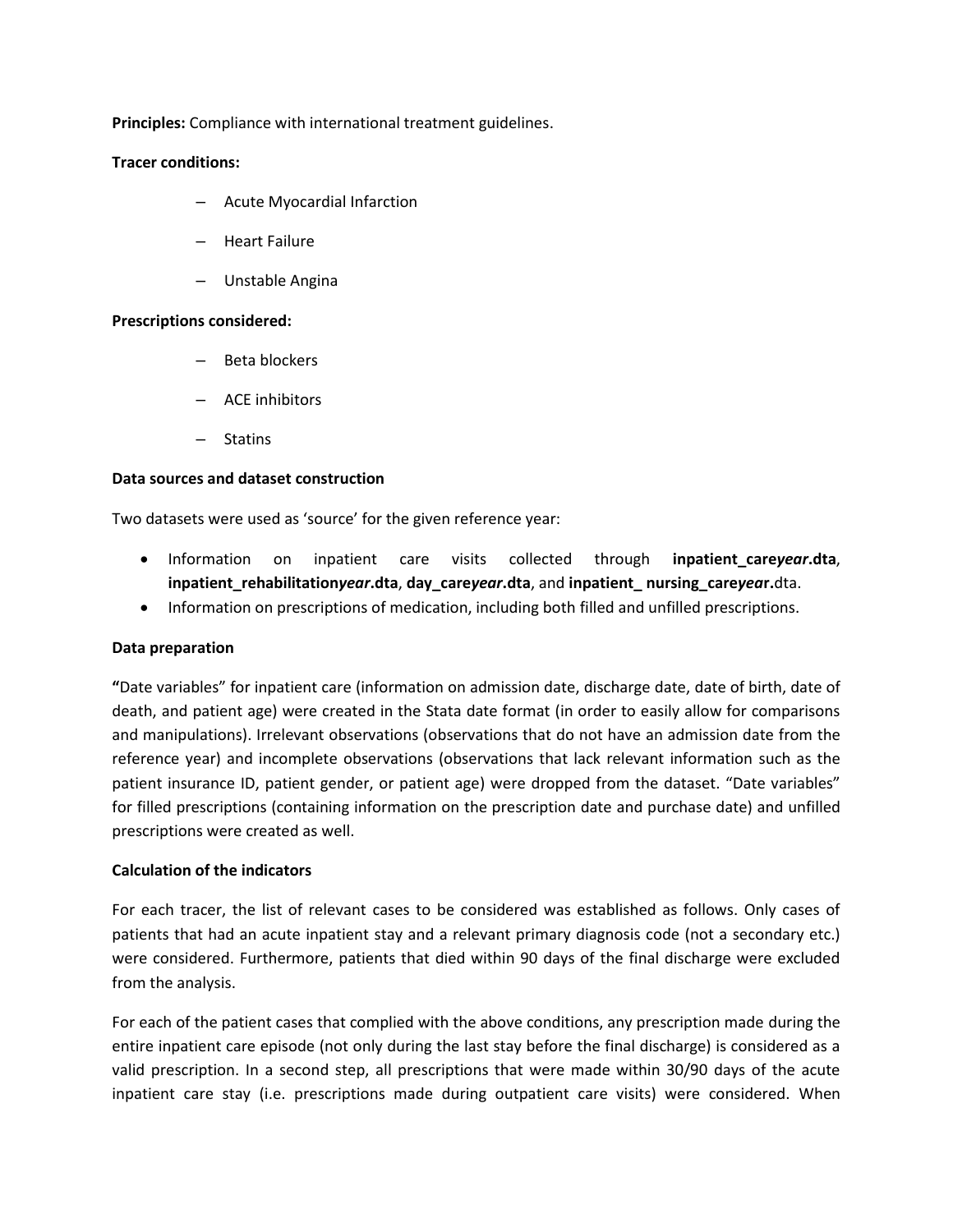accounting for prescriptions that were actually filled, any purchase date was considered valid (i.e. all prescriptions were counted irrespectively of the date when the prescription was actually filled).

For all tracer conditions, the rate of patients that were prescribed beta blockers, ACE inhibitors, statins, not a single prescriptions at all, or all 3 prescriptions i) during their inpatient stay, ii) within 30 days of their discharge and iii) within 90 days of their discharge was calculated. The same calculations were carried out only accounting for prescriptions that were actually filled.

# <span id="page-12-0"></span>**7. Inadequate Acute Inpatient Follow-up Care**

Approach: Protocol established in the literature (US)<sup>1</sup>

**Principles:** Follow-up within recommended post-acute inpatient interval

# **Tracer conditions:**

- AMI
- Heart Failure
- Cholecystectomy
- Stroke
- Hip Fracture

# **Data sources and dataset construction**

For a given reference year, the datasets used as a "source" were: inpatient visits (including **inpatient\_nursing\_care***year***.dta**, **inpatient\_rehabilitationyear.dta**, **day\_care***year***.dta**, **and inpatient\_care***yea***r.dta**), outpatient visits (**outpatient***year***.dta**), outpatient procedures (**outpatient\_procedures***year***.dta**), primary care visits (**primaryhealthcare***year***.dta**) and primary care procedures (**primaryhealthcare\_procedures2013.***dta*). In order to account for all relevant visits that occurred in the given reference year, the same datasets from year-1 and year+1 also needed to be considered, since they might contain some hospital stays for which the admission date actually occurred in the reference year.

# **Calculation of the indicators**

l

For each tracer, the list of relevant cases to be considered was established as follows. Only cases of patients that had an acute inpatient stay and a relevant primary diagnosis code (not a secondary etc.)

 $1$  Lin et all. (2011) - Physician Follow-Up Visits After Acute Care Hospitalization for Elderly Medicare Beneficiaries Discharged to Non-institutional Settings.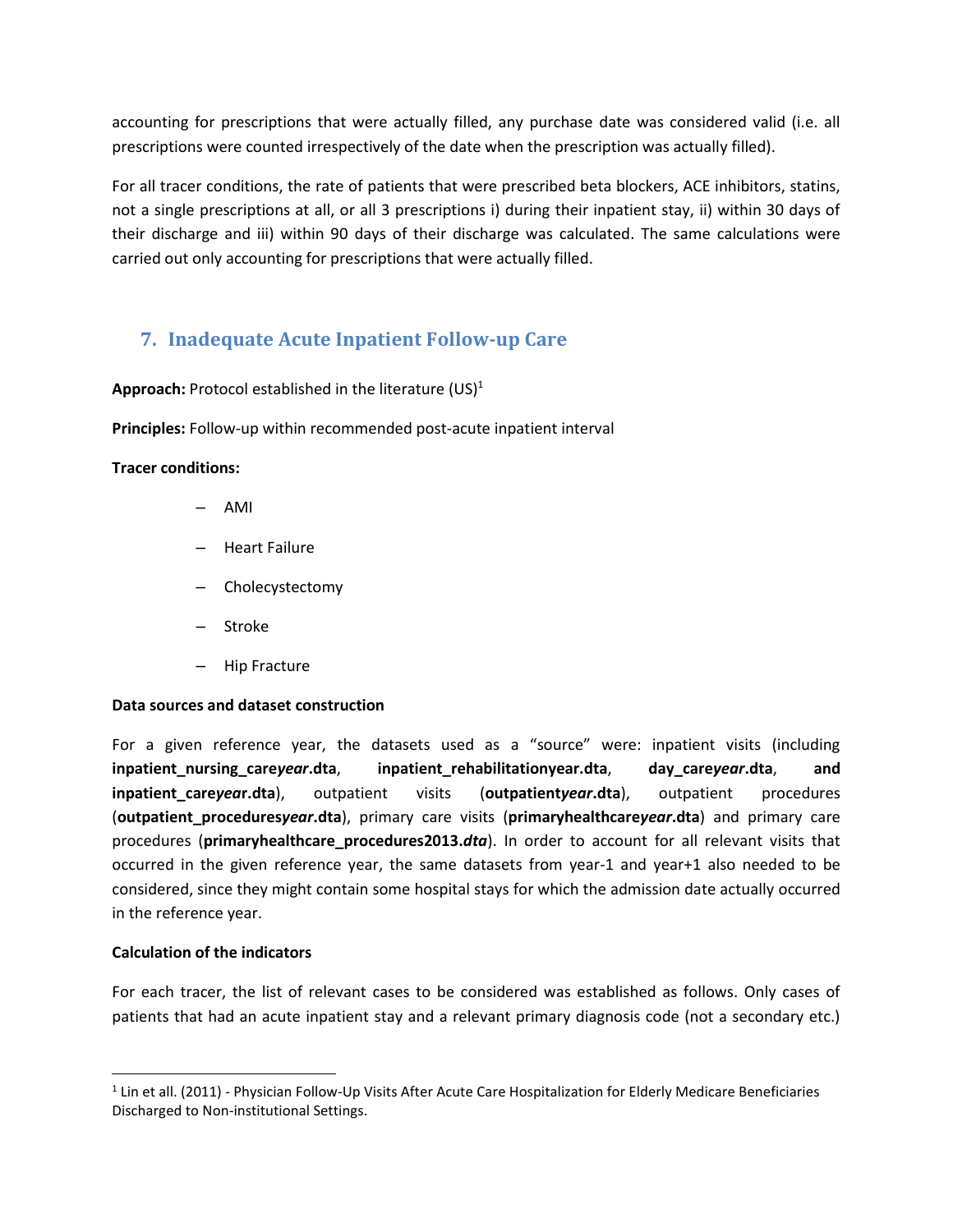were considered. Furthermore, patients that died within 90 days of the final discharge were excluded from the analysis.

For each of the patient cases that complied with the above conditions, corresponding follow-up visits were calculated as follows. An outpatient care visit only counted as a follow-up visit in case it occurred before the next inpatient care episode of a patient. Any visit with either an ambulatory specialist or a family physician doctor during which a diagnosis (not necessarily the primary one but any diagnosis) relevant to the tracer condition was made within up to 90 days of the acute inpatient episode was considered a valid follow-up.

For all tracer conditions, the rate of follow-up visits to either (i) family physician doctor or (ii) family physician doctor/ambulatory specialist within a period of either (a) 30 or (b) 90 days after the final acute inpatient care discharge was calculated.

# <span id="page-13-0"></span>**8. Unnecessary Preoperative Diagnostic Tests**

**Approach:** UK NHS outcomes framework, authored by NICE.

**Principles:** To identify unnecessary pre-operative tests performed on patients undergoing one of five selected tracer surgeries.

# **Tracer conditions:**

- Cataract surgery
- Lumpectomy
- Hernia repair
- Cholecystectomy
- Hip fracture

# **Data sources and dataset construction**

For a given reference year, the datasets used were:

- Inpatient visits billing data (including **inpatient\_nursing\_care***year***.dta**, **inpatient\_rehabilitationyear.dta**, **day\_care***year***.dta**, **and inpatient\_care***yea***r.dta**)
- Medical procedures billing data: (including **inpatient\_nursing\_care\_procedures\_***year***.dta**, **inpatient\_rehabilitation\_procedures\_dates\_***year***.dta**, **day\_care\_procedures\_date\_***year***.dta**, and **inpatient\_care\_procedures\_date\_***yea***r.dta**)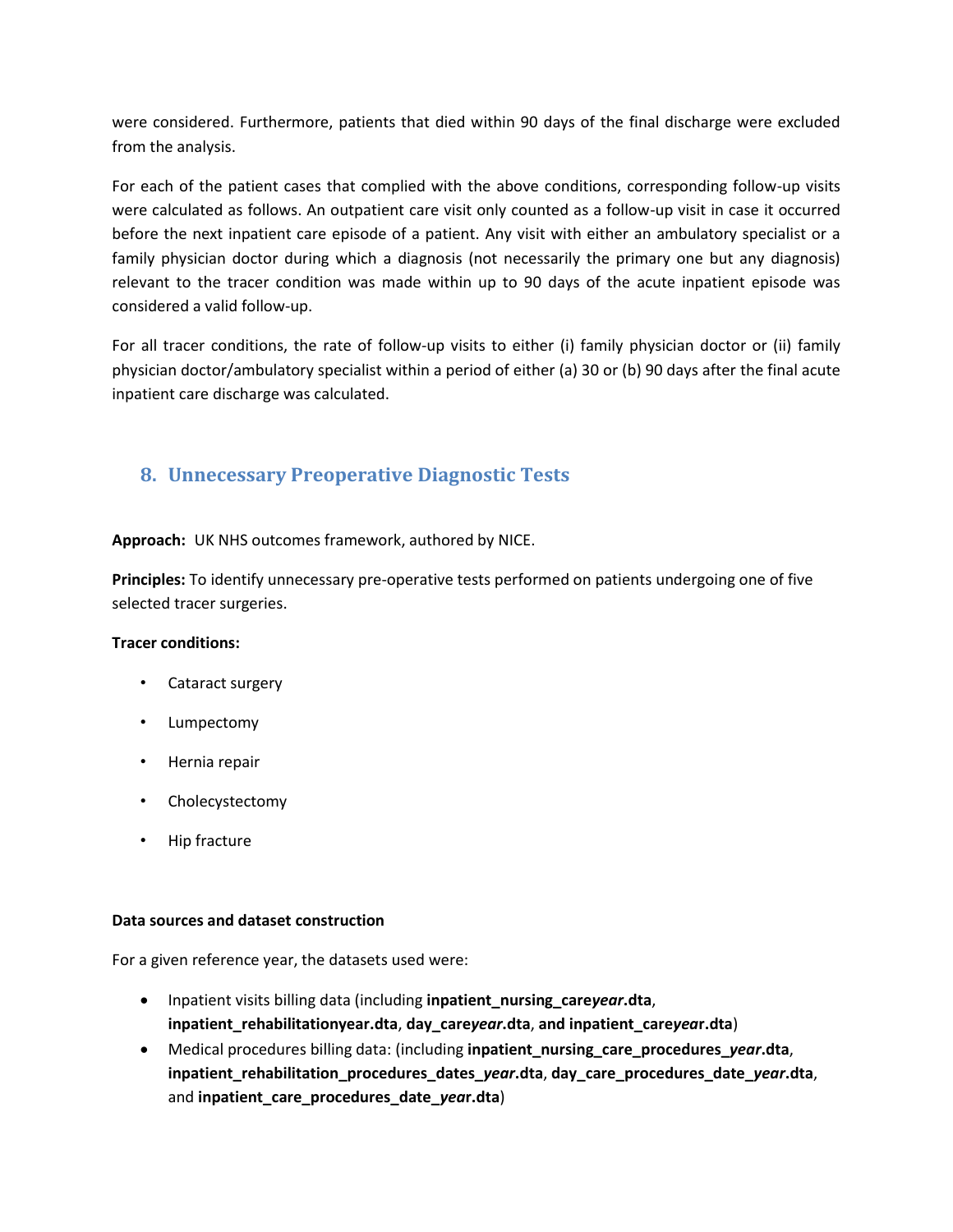- Outpatient visits and procedures billing data (**outpatient\_procedures***year***.dta**, **outpatient\_rehabilitation\_procedures\_date\_***year***.dta**, **outpatient***year***.dta**, **outpatient\_rehabilitation***year***.dta)**
- **Primary health care visits and procedures billing data** (**primaryhealthcare***year***.dta** and **primaryhealthcare\_procedures***year***.dta**).

# **Data preparation**

In order to match the NICE guideline's approach to patient co-morbidity classification we utilized the guideline's proxy for ASA level and limited our analysis to cardio-vascular disease (hypertension, diabetes, angina, and exercise tolerance), respiratory disease, and renal disease. ICD-10 codes pertaining to these disease processes were analyzed and where possible categorized according to mild disease (ASA 2) and moderate to severe disease (ASA 3). Diagnosis codes for exercise tolerance, COPD, and asthma could not be stratified according to severity since the diagnosis codes were not differentiated in this way. Patients in the EHIF data set who underwent a tracer surgery were then assigned an ASA category based on the diagnosis codes associated with their medical record at the time of admission for surgery or any time during the calendar year of the surgery or the preceding calendar year.

Pre-operative tests were deemed unnecessary based on both patient factors (age and co-morbidities) and the types of surgery and tests being performed according to the guideline used by the UK National Health Service (NHS).

# **Calculation of the indicators**

Eventually, tests were counted as unnecessary, if they were performed up to 30 days before the surgery considered on a patient whose surgical grade, age, and ASA category (as considered from renal, cardiovascular or respiratory co-morbidities) did not warrant the test according to the NICE guideline. If a patient had 2 different tracer surgeries in the timeframe considered (e.g.: 2 cataract surgeries), only tests that took place after the 1<sup>st</sup> surgery were checked for their necessity as a preparation for the 2<sup>nd</sup> surgery.

# <span id="page-14-0"></span>**Breakdown Analysis**

# **Income Quintile analysis:**

Income quintiles were constructed based on *Kaja Sõstra, and Julia Aru, "Regional poverty mapping", in Eesti Statistica (2013), Regional Development in Estonia 2013, Tallinn.* Income quintile 1 is the poorest